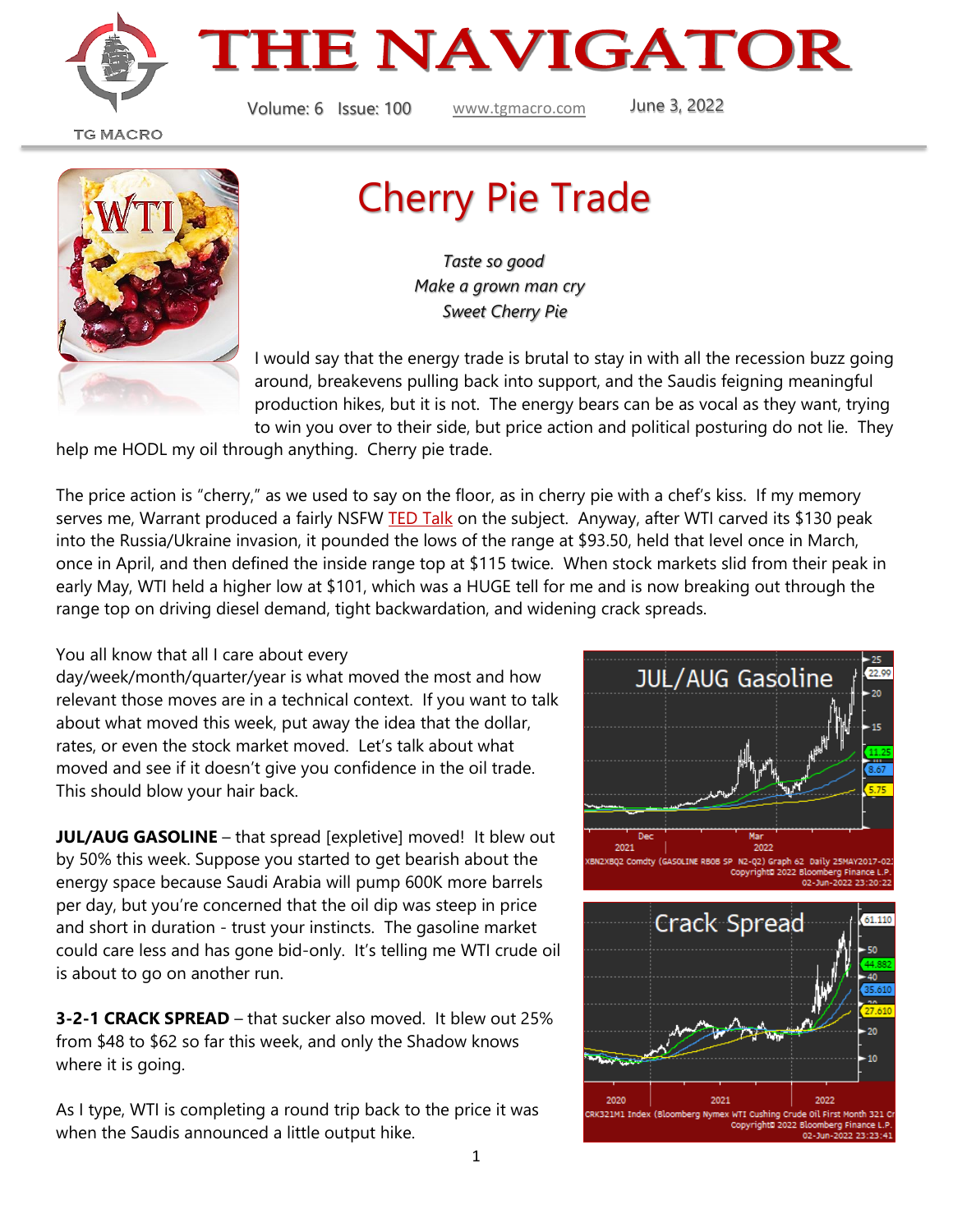

Now let's cover the socio-political scenery around this physics battle against government platitudes. I would try to take it seriously, but the coverage is like looking through an Overton Window. In the POLITICAL IDEA DEPARTMENT, we've got Ro Khanna, who has "*no patience for incrementalism or political spin*." In a [NY Times](https://www.nytimes.com/2022/06/02/opinion/inflation-biden-congress.html?smtyp=cur&smid=tw-nytopinion)  [Op-Ed,](https://www.nytimes.com/2022/06/02/opinion/inflation-biden-congress.html?smtyp=cur&smid=tw-nytopinion) this crazy bastard Ro lays out his solution for the current American commodity predicament. You can imagine I was all ears.

Ro suggests the White House launch an emergency task force empowered to "*lower and stabilize short-term prices of volatile goods like food and fuel*." The Department of Agriculture would buy commodities "only on dips" and "*resell them cheaply to Americans*." In the same vein, the Department of Energy should buy oil on dips and resell it "*more cheaply to Americans*." He also recommends the U.S. government purchase surplus baby formula in large quantities from Europe. As Doomberg said in my Slack channel this morning, "*Think about this for two seconds and then laugh out loud*." It's the only way to stomach Ro's American insult.

Ro Khanna from Silicon Valley (which may explain the industrial-level confusion) thinks that an Administration that was handed an energy independent country two and a half years ago and did everything in its power to destroy that independence should start taking losses in the commodity markets on behalf of its citizens rather than reverse the policy that got us here. If Ro thinks that anything about his plan solves the energy inflation problem, he will be in shock when oil goes up another \$25 and gasoline at the pump is \$10/gallon. This type of "idea balloon" gives me confidence that's what is coming.

Before they begin with this batsh\*t crazy plan, I suggest introducing all the Commodity Purchasing Czars to the White House Special Envoy on Climate Change, John Kerry, and the head of Blackrock, Larry Fink, so they can begin to understand how and why prices are where they are. Larry Fink discovered that to sell his new line of "ESG" funds, the planet earth would have to take a knee on fossil fuel production on his demand. John Kerry is spanning the globe in a private jet recommending we transition to carbon neutral and electric vehicles at an even faster pace than we currently are.

Larry seems to have been forced into some "**[rhetorical](https://www.realclearmarkets.com/articles/2022/06/01/as_larry_fink_retreats_rhetorically_his_incoherence_grows_louder_834904.html)  [retreat](https://www.realclearmarkets.com/articles/2022/06/01/as_larry_fink_retreats_rhetorically_his_incoherence_grows_louder_834904.html)**." (← **MUST READ**) I'm sure he'll never admit he was wrong about our ability to transition to net zero to protect the environment in a racial equity-based stakeholder capitalist system. Still, he's starting to recognize that his approach ignores everything about capitalism. He's probably pivoting because the general public is getting wind of the fact that the whole idea of "sustainability" is total bullsh\*t and is voting with their feet. ESG funds just posted the most significant monthly outflow on record. As Tyler Durden put it  $-$  "The [Greenwashing Racket Starts to Unravel.](https://www.zerohedge.com/markets/esg-funds-post-largest-monthly-outflow-record-greenwashing-racket-starts-unravel)"



*"His confused explanations as he withdraws from the van of the march, however, have simply underscored how untenable his position remains, and how large is the gap between his assertions and the truth."*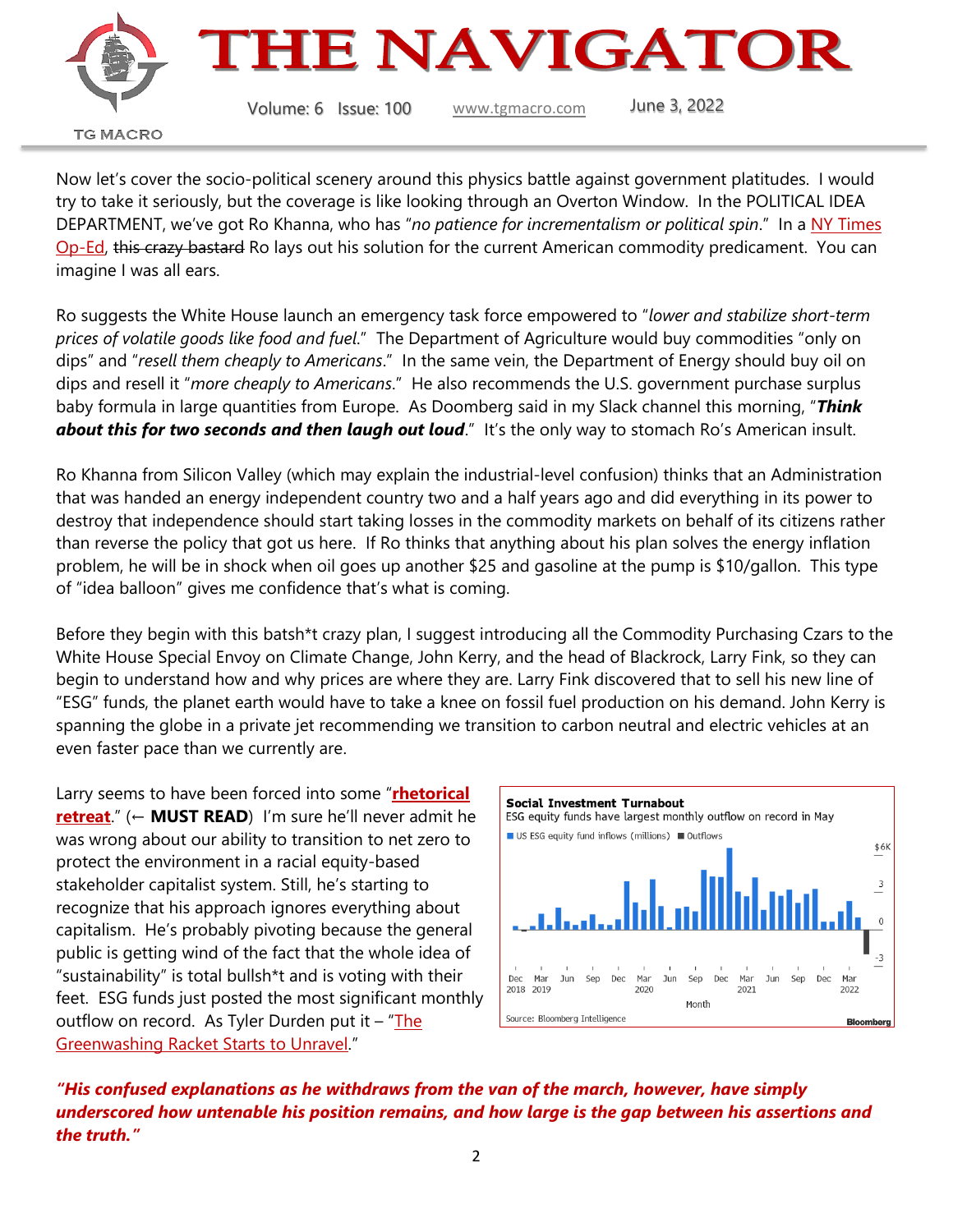

Assertions vs. the truth. Physics vs. Plattitudes. You see what's going on.

So, there's my "**Cherry Pie**" case for fossil fuels and energy stocks. The price action is loaded with *tells* and patterns of a secular bull market. The political and social posturing is so over the top that you know nobody causing the energy spike is going to back off.



Take oil through the daily high, bid the stocks through the close, and pass the cherry pie.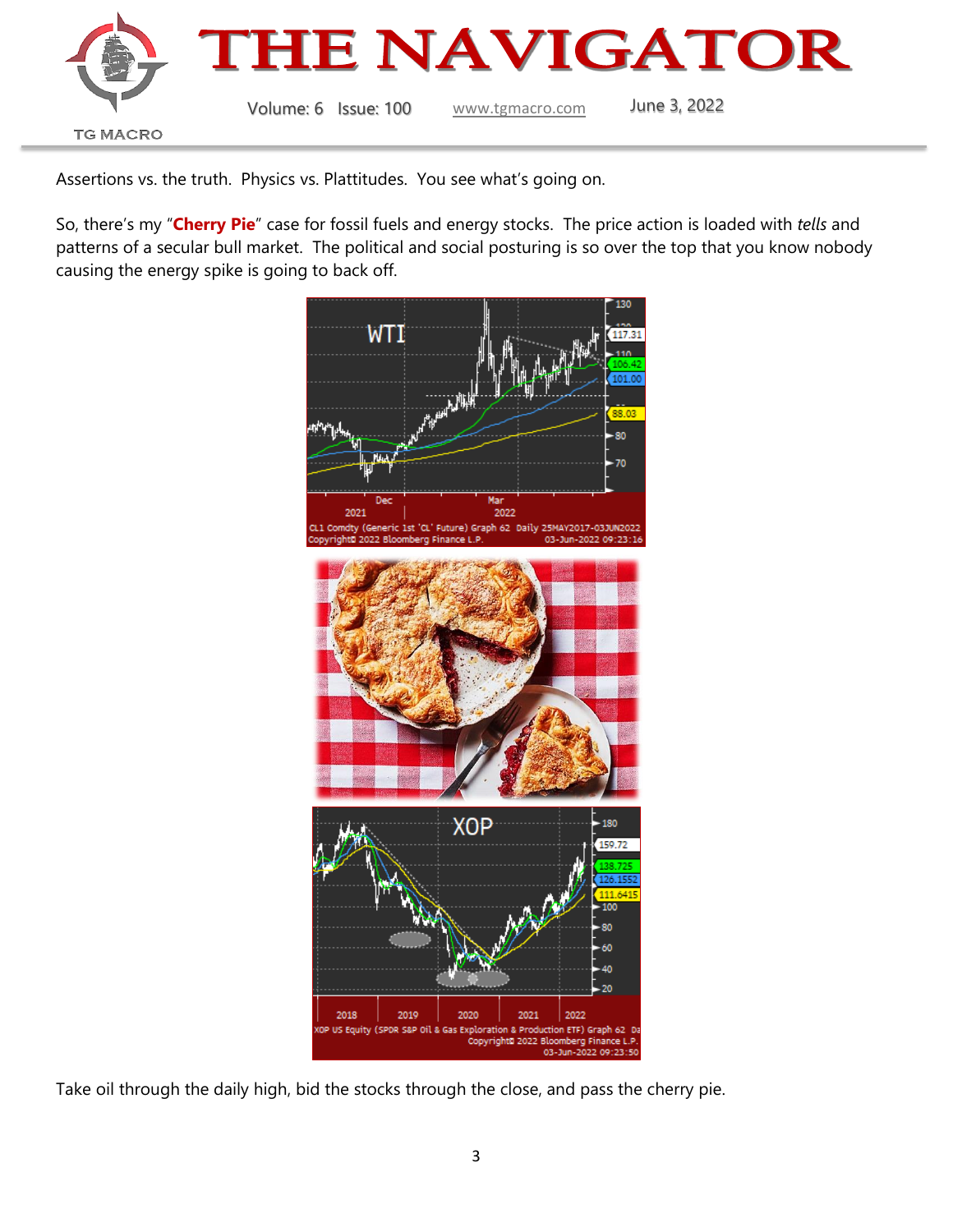



**TG MACRO** 



*"Follow your inner moonlight; don't hide the madness."* - Allen Ginsberg, born June 3, 1926



*"The first thing I could be thinking is how could I be [a cool bass player](https://www.youtube.com/watch?v=PrrPVy0HIL8)."*

– Mike Eliot Gordon born June 3, 1965 **PHISH** 

*"Our heads are round so thought can change direction."* – Allen Ginsberg

*"I'm not really satisfied with anything I've written to date."* - Mike Gordon

*"Neither am I. 555?"* – TG Macro

*"To be a poet is a condition, not a profession."* – Robert Graves

*"We are great writers on the same dreadful typewriter."* – Allen Ginsberg

*"Said the guy who never had to type thumbs-only."* - TG Macro

*"Poetry is nearer to vital truth than history."* - Plato

*"Poetry is not an expression of the party line. It's that time of night, lying in bed, thinking what you really think, making the private world public, that's what the poet does."* – Allen Ginsberg

*"All bad poetry springs from genuine feeling."* – Oscar Wilde

*"I never started a poem whose end I knew. Writing a poem is discovering."*  – Robert Frost

*"I write The Navigator to discover what I think about markets."* – TG Macro

*"America, why are your libraries full of tears?"* – Allen Ginsberg asks great questions.

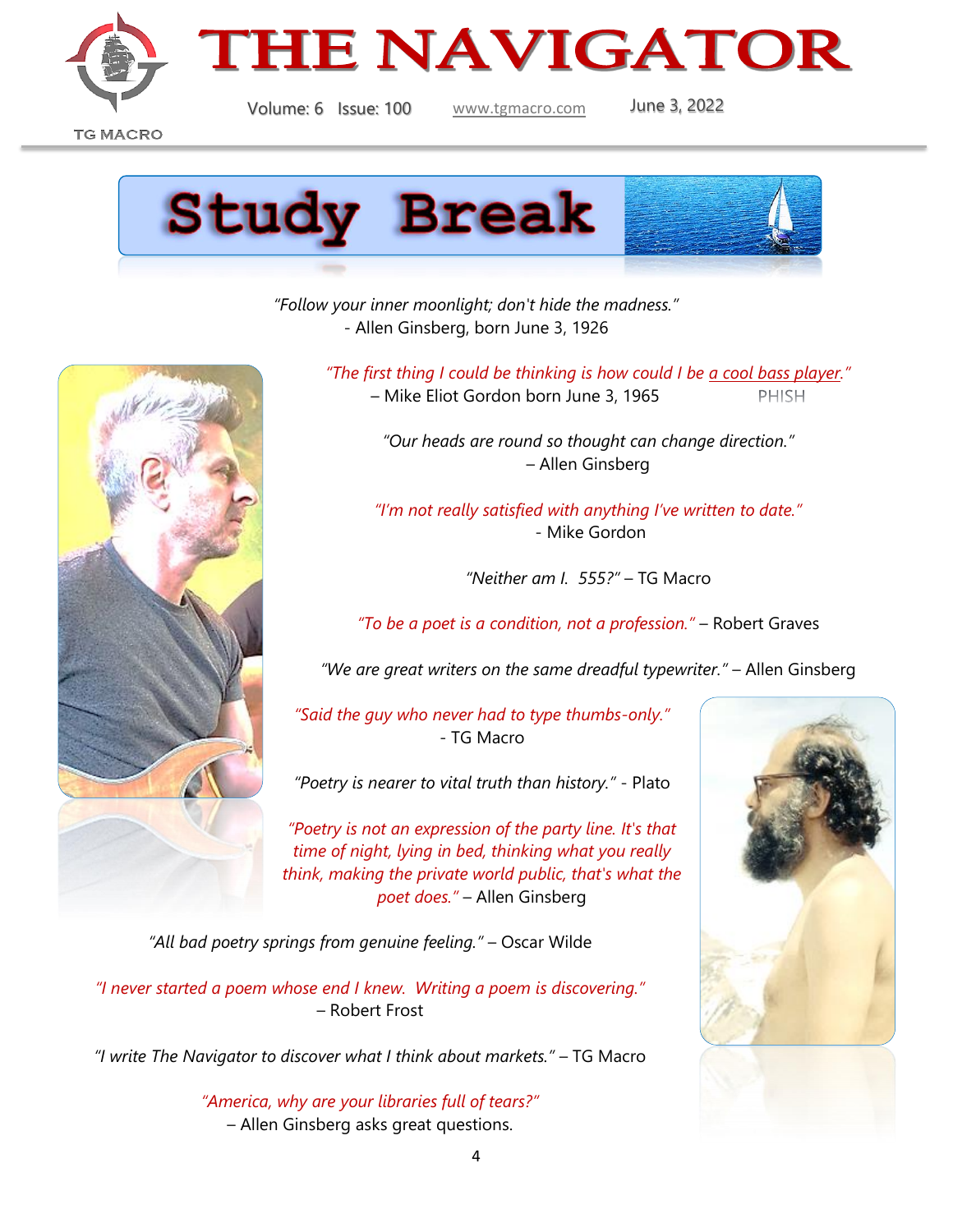



## View Matrix

I'm covering the XHB short on another close above the 50-day moving average.

| <b>VIEW MATRIX</b>  |                                            |               |                                             |                   |                 |             |
|---------------------|--------------------------------------------|---------------|---------------------------------------------|-------------------|-----------------|-------------|
| LONG                | <b>TICKER</b>                              | Added         | <b>REASON</b>                               | ALL BETS ARE OFF  | <b>TARGET</b>   | Performance |
| <b>Aluminum</b>     | АΑ                                         | 23-May-22     | Buy the 35% pullback into technical support | < 55              | \$110           | 5.38%       |
| <b>Treasuries</b>   | TLT                                        | 12-May-22     | Just for the reversal/retracement trade     | $<$ \$110         | \$140           | $-1.22%$    |
| <b>Utilities</b>    | XLU                                        | 12-May-22     | Defensive Long                              | < \$68            | \$80            | 5.84%       |
| Oil                 | XOP                                        | 2-Dec-21      | Buy the Omicron Dip                         | $<$ \$105         | \$180           | 65.41%      |
| Natural Resources   | IGE                                        | $2$ -Dec-21   | Buy dip to tech support (\$30)              | $<$ \$32          | \$55            | 42.95%      |
| *UPSIZED*           | <b>DBA</b>                                 | 27-Apr-21     | Agriculture breakout/inflation pending      | $<$ \$20          | \$35            | 18.84%      |
| Oil                 | <b>USO</b>                                 | 11-Nov-20     | Restart prospects are bullish               | $<$ \$45          | \$100           | 200.86%     |
| <b>Gold</b>         | <b>PHYS</b>                                | 24-Mar-20     | <b>CURRENCY HEDGE/INSURANCE POLICY</b>      | <b>COLLECTORS</b> | <b>FOR LIFE</b> | 11.63%      |
| <b>SHORT</b>        | <b>TICKER</b>                              | Added         | <b>REASON</b>                               | ALL BETS ARE OFF  | <b>TARGET</b>   | Performance |
| The Nasdag          | QQQ                                        | 12-Apr-22     | Nosedive Trading resumes                    | > \$338           | \$250           | 7.78%       |
| <b>COVER!</b>       | <b>XHB</b>                                 | 22-Feb-22     | Technical breakdown into rate change regime | > \$64            | \$55            | 8.36%       |
| Retail              | <b>XRT</b>                                 | $11 - Jan-22$ | Technical curlover into HIGH inflation      | > \$74            | \$50            | 23.21%      |
| <b>RADAR SCREEN</b> |                                            |               |                                             |                   |                 |             |
| <b>BULLISH</b>      | NATURAL GAS, XME, OIH, PTON, XOM, REFINERS |               |                                             |                   |                 |             |
| <b>BEARISH</b>      | F, FAANG, SOCL                             |               |                                             |                   |                 |             |